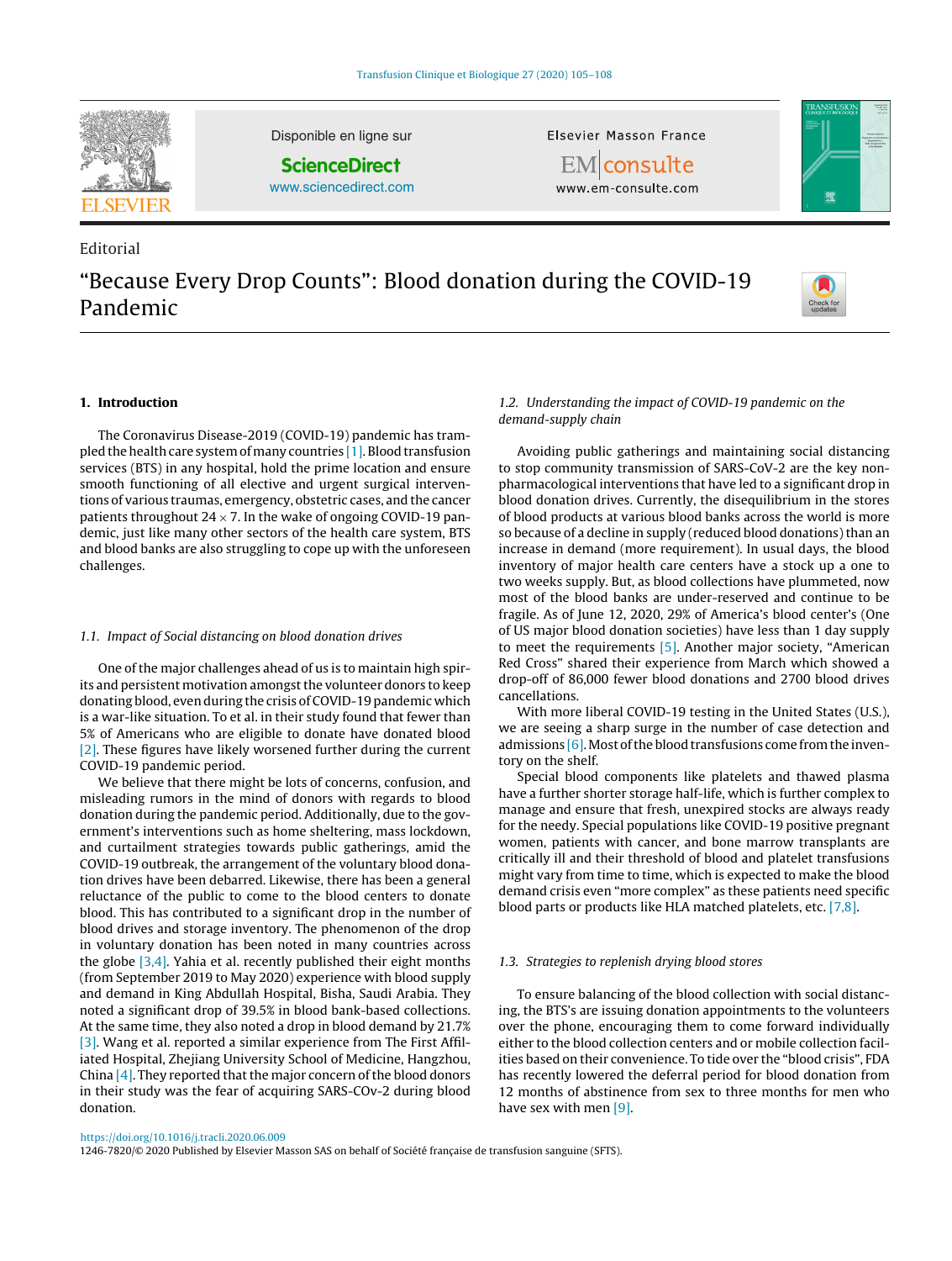

**Fig. 1.** Blood donation safety measures that could potentially boost up blood donation drives without compromising social distancing.

By calling for measures such as public awareness and clarification of the common queries, we believe that blood donation can be boosted up.

Furthermore, the safety of both donors, as well as the staff, should remain the priority of any BTS during this time. It includes a regular and repeated cleaning of donation stations, including surfaces of potential contamination and wearing protective face masks by the donors and the BTS staff (Fig. 1). Additionally, the staff must be optimally trained in adherence to the appropriate protocols, and management of the biological waste generated.

The above-mentioned measures are feasible to implement in well-established blood donation centers but practically difficult to manage in case of mobile blood donation centers like a Van or bus that are equipped with blood donation equipment but not resourceful enough to practice all the necessary precautions recommended to contain the COVID-19 community spread. As none of the blood transfusion societies have mentioned any specific recommendations with regards to the mobile collection units, in our opinion, the best practice would be an either restrict the number of donors in mobile collection drives or arrange a large open room with enough space to ensure donor privacy and social distancing.

A recent report by Pagano et al. discussed the drop in blood donation during the first week of COVID-19 pandemic in Washington State, (U.S.) and the measures taken to overcome the same [\[10\].](#page-2-0) Strategies like canceling the elective surgeries and procedures, requests of single units of red blood cells, rechecking on the indications of blood order requests, and calling for more blood donation drives proved to be fruitful as seconds week onwards, authors observed an improvement in the blood products reserve. Such interventions and constant reviewing the guidelines must be encouraged that should facilitate the BTS and hospitals to tide over the COVID-19 crisis.

Gniadek et al. studied the impact of the cancellation of elective surgeries and procedures on the demands for blood components [\[11\].](#page-2-0) They found that it only led to a modest, non-significant decline

in the demand for packed RBCs, platelets, and FFP units. To tackle this crisis, the transfusion medicine department at NorthShore University HealthSystem, Evanston, Chicago ramped up the in-house donor programs which led to a 5-fold increment in the storage for whole blood units [\[11\].](#page-2-0)

Through a recent letter (dated 12 March 2020) to Robert R. Redfield, M.D. [The Director of Centers for Disease Control and Prevention (CDC)], major blood centers of US, namely, America's Blood Centers, AABB, and American Red Cross have expressed their fear over the negative impact of social distancing in the form of cancellations of multiple blood donation drives and decreasing number of volunteers showing up due to the fear of acquiring infection in the donation process. Dr. Peter Marks, M.D., Ph.D. Director of the Center for Biologics Evaluation and Research (CBER) has also requested the general public to come forward for blood donation [\[12\].](#page-2-0) American Association of Blood Banks (AABB) and other blood collecting organizations are regularly updating their websites with the latest developments to clarify blood volunteers' general concerns and to guide the various blood bank centers and donation camps worldwide  $[13]$ . With views to the eligibility criteria, specific guidelines have been made considering the COVID-19 pandemic that needs to be observed ([Fig.](#page-2-0) 2). We recommend following sites to our readers to refer for the latest updates on blood transfusions in COVID:

- AABB: [www.aabb.org;](http://www.aabb.org;/)
- America's Blood Centers: [www.americasblood.org;](http://www.americasblood.org;/)
- American Red Cross: [www.redcrossblood.org;](http://www.redcrossblood.org;/)
- Armed Services Blood Program: [www.militaryblood.dod.mil;](http://www.militaryblood.dod.mil;/)
- Blood Centers of America: [www.bca.coop](http://www.bca.coop/)

# **2. Encouraging for convalescent plasma donation**

It has already been 6 months since the first case of COVD-19 disease was reported  $[14]$ . But we still do not have any definitive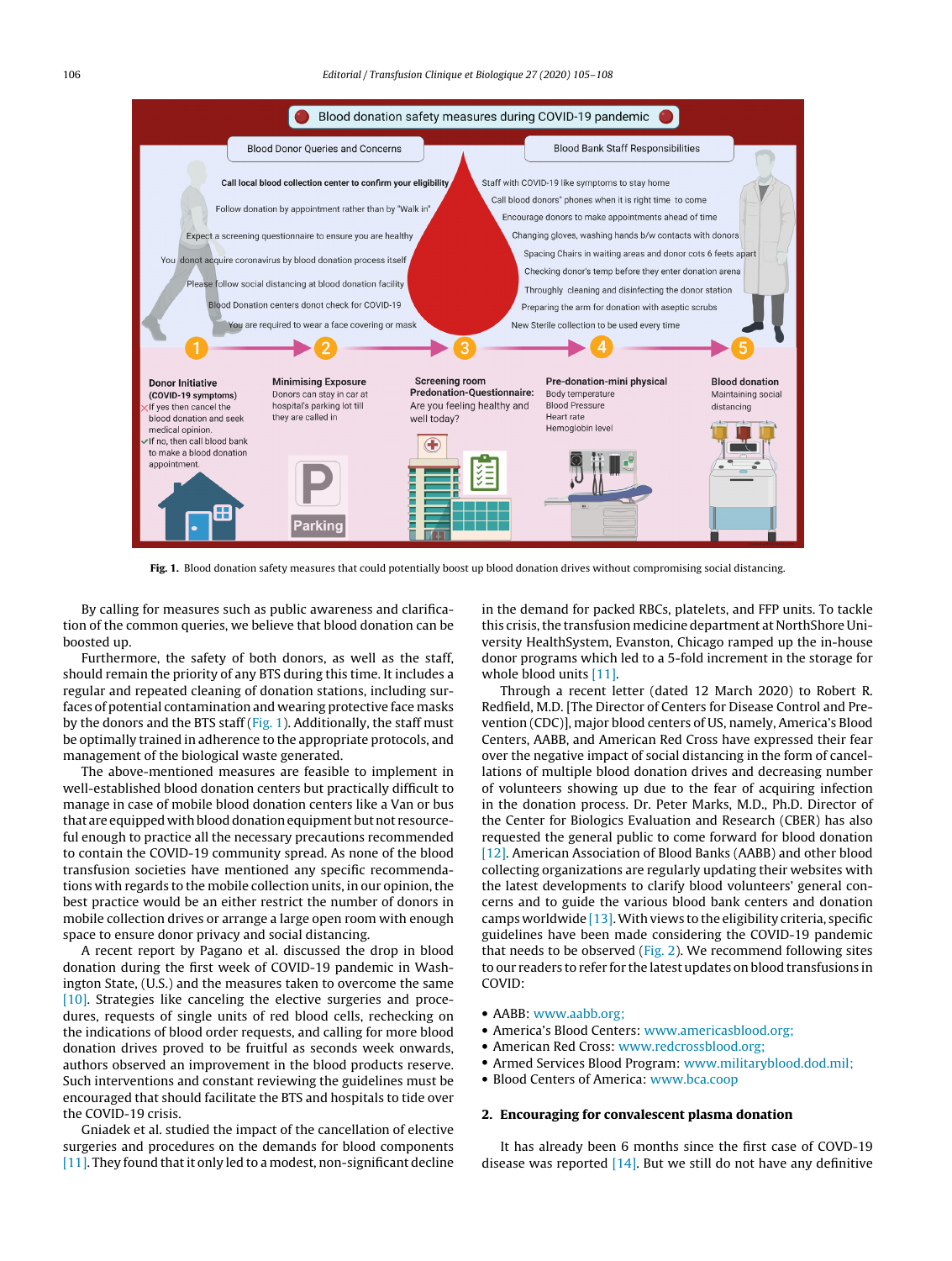#### <span id="page-2-0"></span>**FACTS ABOUT BLOOD DONATION AND CORONA VIRUSES**



No documented cases of transfusion-transmission during SARS and MERS epidemics in the past.

There is no risk of contracting COVID-19 through the blood donation process.

#### **ELIGIBILITY CRITERIA**

It is not recommended to donate blood if in the past 28 days:

You have cared for, lived with, or otherwise had close contact with an individual(s) diagnosed with or suspected of having COVID-19.

You have been diagnosed with or suspected of having COVID-19.

You have traveled to an area impacted by an outbreak of COVID-19 (refer to the CDC's website).



treatment and most of the available therapeutics are being tried based on either previous outbreak experience, or preliminary results on COVID-19 patients. Recently, convalescent plasma therapy has been under consideration as a potential therapeutic strategy to transfer passive immunity from recovered individuals to active patients [15,16]. While the strategy seems logical and is based on positive evidence from the SARS outbreak, convalescent plasma therapy could be challenging to execute. Finding an ABO matched compatible donor, significant neutralizing antibody titers, complete recovery from COVID-19 symptoms, a documented negative COVID-19 PCR, and willingness to donate are only a few amongst the many challenges to accomplish convalescent plasma therapy donation. Proper education, counseling, awareness of civic responsibility, and an established and structured taskforce play a key role in encouraging recovered patients to donate plasma. Hospital-based blood donor centers have the advantage to readily identify the potential candidates while they are still recovering from COVID-19 and to initiate the documentation process for collection of convalescent plasma at a later date, which should save a lot oftime and effort.Mayo Clinic is leading the COVID-19 expanded access program and is helping all the health care facilities, transfusion medicine programs, and blood donation societies for effective execution of the convalescent therapy program [17].

## **3. Conclusion**

In conclusion, COVID-19 is a pandemic crisis that needs a collaborative effort from blood donors, community, blood transfusion services, and administration. A message should be clearly sent out that "To wipe out COVID-19, we bid for social distancing, not social disengagement".

# **Disclosure of interest**

The authors declare that they have no competing interest.

### **References**

[1] Sahu KK, Mishra AK, Lal A. COVID-2019: update on epidemiology, disease spread and management. Monaldi Arch Chest Dis 2020;90, [http://dx.doi.org/10.4081/monaldi.2020.1292](dx.doi.org/10.4081/monaldi.2020.1292) [Published 2020 Apr 16].

- [2] [To](http://refhub.elsevier.com/S1246-7820(20)30084-7/sbref0100) [L,](http://refhub.elsevier.com/S1246-7820(20)30084-7/sbref0100) [Dunnington](http://refhub.elsevier.com/S1246-7820(20)30084-7/sbref0100) [T,](http://refhub.elsevier.com/S1246-7820(20)30084-7/sbref0100) [Thomas](http://refhub.elsevier.com/S1246-7820(20)30084-7/sbref0100) [C,](http://refhub.elsevier.com/S1246-7820(20)30084-7/sbref0100) [Love](http://refhub.elsevier.com/S1246-7820(20)30084-7/sbref0100) [K,](http://refhub.elsevier.com/S1246-7820(20)30084-7/sbref0100) [McCullough](http://refhub.elsevier.com/S1246-7820(20)30084-7/sbref0100) [J,](http://refhub.elsevier.com/S1246-7820(20)30084-7/sbref0100) [Riley](http://refhub.elsevier.com/S1246-7820(20)30084-7/sbref0100) [W.](http://refhub.elsevier.com/S1246-7820(20)30084-7/sbref0100) [The](http://refhub.elsevier.com/S1246-7820(20)30084-7/sbref0100) [United](http://refhub.elsevier.com/S1246-7820(20)30084-7/sbref0100) [States'](http://refhub.elsevier.com/S1246-7820(20)30084-7/sbref0100) [potential](http://refhub.elsevier.com/S1246-7820(20)30084-7/sbref0100) [blood](http://refhub.elsevier.com/S1246-7820(20)30084-7/sbref0100) [donor](http://refhub.elsevier.com/S1246-7820(20)30084-7/sbref0100) [pool:](http://refhub.elsevier.com/S1246-7820(20)30084-7/sbref0100) [updating](http://refhub.elsevier.com/S1246-7820(20)30084-7/sbref0100) [the](http://refhub.elsevier.com/S1246-7820(20)30084-7/sbref0100) [prevalence](http://refhub.elsevier.com/S1246-7820(20)30084-7/sbref0100) [of](http://refhub.elsevier.com/S1246-7820(20)30084-7/sbref0100) [donor-](http://refhub.elsevier.com/S1246-7820(20)30084-7/sbref0100)[exclusion](http://refhub.elsevier.com/S1246-7820(20)30084-7/sbref0100) [factors](http://refhub.elsevier.com/S1246-7820(20)30084-7/sbref0100) [on](http://refhub.elsevier.com/S1246-7820(20)30084-7/sbref0100) [the](http://refhub.elsevier.com/S1246-7820(20)30084-7/sbref0100) [pool](http://refhub.elsevier.com/S1246-7820(20)30084-7/sbref0100) [of](http://refhub.elsevier.com/S1246-7820(20)30084-7/sbref0100) [potential](http://refhub.elsevier.com/S1246-7820(20)30084-7/sbref0100) [donors.](http://refhub.elsevier.com/S1246-7820(20)30084-7/sbref0100) [Transfusion](http://refhub.elsevier.com/S1246-7820(20)30084-7/sbref0100) [2020;60:](http://refhub.elsevier.com/S1246-7820(20)30084-7/sbref0100) [206–15.](http://refhub.elsevier.com/S1246-7820(20)30084-7/sbref0100)
- [3] [Yahia](http://refhub.elsevier.com/S1246-7820(20)30084-7/sbref0105) [AIO.](http://refhub.elsevier.com/S1246-7820(20)30084-7/sbref0105) [Management](http://refhub.elsevier.com/S1246-7820(20)30084-7/sbref0105) [of](http://refhub.elsevier.com/S1246-7820(20)30084-7/sbref0105) [blood](http://refhub.elsevier.com/S1246-7820(20)30084-7/sbref0105) [supply](http://refhub.elsevier.com/S1246-7820(20)30084-7/sbref0105) [and](http://refhub.elsevier.com/S1246-7820(20)30084-7/sbref0105) [demand](http://refhub.elsevier.com/S1246-7820(20)30084-7/sbref0105) [during](http://refhub.elsevier.com/S1246-7820(20)30084-7/sbref0105) [the](http://refhub.elsevier.com/S1246-7820(20)30084-7/sbref0105) [COVID-](http://refhub.elsevier.com/S1246-7820(20)30084-7/sbref0105)[19](http://refhub.elsevier.com/S1246-7820(20)30084-7/sbref0105) [pandemic](http://refhub.elsevier.com/S1246-7820(20)30084-7/sbref0105) [in](http://refhub.elsevier.com/S1246-7820(20)30084-7/sbref0105) [King](http://refhub.elsevier.com/S1246-7820(20)30084-7/sbref0105) [Abdullah](http://refhub.elsevier.com/S1246-7820(20)30084-7/sbref0105) [Hospital,](http://refhub.elsevier.com/S1246-7820(20)30084-7/sbref0105) [Bisha,](http://refhub.elsevier.com/S1246-7820(20)30084-7/sbref0105) [Saudi](http://refhub.elsevier.com/S1246-7820(20)30084-7/sbref0105) [Arabia](http://refhub.elsevier.com/S1246-7820(20)30084-7/sbref0105) [\[pub](http://refhub.elsevier.com/S1246-7820(20)30084-7/sbref0105)[lished](http://refhub.elsevier.com/S1246-7820(20)30084-7/sbref0105) [online](http://refhub.elsevier.com/S1246-7820(20)30084-7/sbref0105) [ahead](http://refhub.elsevier.com/S1246-7820(20)30084-7/sbref0105) [of](http://refhub.elsevier.com/S1246-7820(20)30084-7/sbref0105) [print,](http://refhub.elsevier.com/S1246-7820(20)30084-7/sbref0105) [2020](http://refhub.elsevier.com/S1246-7820(20)30084-7/sbref0105) [Jun](http://refhub.elsevier.com/S1246-7820(20)30084-7/sbref0105) [4\].](http://refhub.elsevier.com/S1246-7820(20)30084-7/sbref0105) [Transfus](http://refhub.elsevier.com/S1246-7820(20)30084-7/sbref0105) [Apher](http://refhub.elsevier.com/S1246-7820(20)30084-7/sbref0105) [Sci](http://refhub.elsevier.com/S1246-7820(20)30084-7/sbref0105) [2020:](http://refhub.elsevier.com/S1246-7820(20)30084-7/sbref0105) [102836.](http://refhub.elsevier.com/S1246-7820(20)30084-7/sbref0105)
- [4] Wang Y, Han W, Pan L, et al. Impact of COVID-19 on blood centres in Zhejiang province China [published online ahead of print, 2020 Apr 29]. Vox Sang 2020, [http://dx.doi.org/10.1111/vox.12931.](dx.doi.org/10.1111/vox.12931)
- [5] https://americasblood.org/for-donors/americas-blood-supply/.(accessed on June 13, 2020).
- [6] [Sahu](http://refhub.elsevier.com/S1246-7820(20)30084-7/sbref0120) [K,](http://refhub.elsevier.com/S1246-7820(20)30084-7/sbref0120) [Kumar](http://refhub.elsevier.com/S1246-7820(20)30084-7/sbref0120) [R.](http://refhub.elsevier.com/S1246-7820(20)30084-7/sbref0120) [Current](http://refhub.elsevier.com/S1246-7820(20)30084-7/sbref0120) [perspective](http://refhub.elsevier.com/S1246-7820(20)30084-7/sbref0120) [on](http://refhub.elsevier.com/S1246-7820(20)30084-7/sbref0120) [pandemic](http://refhub.elsevier.com/S1246-7820(20)30084-7/sbref0120) [of](http://refhub.elsevier.com/S1246-7820(20)30084-7/sbref0120) [COVID-19](http://refhub.elsevier.com/S1246-7820(20)30084-7/sbref0120) [in](http://refhub.elsevier.com/S1246-7820(20)30084-7/sbref0120) [the](http://refhub.elsevier.com/S1246-7820(20)30084-7/sbref0120) [United](http://refhub.elsevier.com/S1246-7820(20)30084-7/sbref0120) [States.](http://refhub.elsevier.com/S1246-7820(20)30084-7/sbref0120) [Journal](http://refhub.elsevier.com/S1246-7820(20)30084-7/sbref0120) [of](http://refhub.elsevier.com/S1246-7820(20)30084-7/sbref0120) [Family](http://refhub.elsevier.com/S1246-7820(20)30084-7/sbref0120) [Medicine](http://refhub.elsevier.com/S1246-7820(20)30084-7/sbref0120) [and](http://refhub.elsevier.com/S1246-7820(20)30084-7/sbref0120) [Primary](http://refhub.elsevier.com/S1246-7820(20)30084-7/sbref0120) [Care](http://refhub.elsevier.com/S1246-7820(20)30084-7/sbref0120) [\[Internet\]](http://refhub.elsevier.com/S1246-7820(20)30084-7/sbref0120) [2020;9:1784](http://refhub.elsevier.com/S1246-7820(20)30084-7/sbref0120) [\[cited](http://refhub.elsevier.com/S1246-7820(20)30084-7/sbref0120) [2020](http://refhub.elsevier.com/S1246-7820(20)30084-7/sbref0120) [May](http://refhub.elsevier.com/S1246-7820(20)30084-7/sbref0120) [29\].](http://refhub.elsevier.com/S1246-7820(20)30084-7/sbref0120)
- [7] [Jindal](http://refhub.elsevier.com/S1246-7820(20)30084-7/sbref0125) [V,](http://refhub.elsevier.com/S1246-7820(20)30084-7/sbref0125) [Sahu](http://refhub.elsevier.com/S1246-7820(20)30084-7/sbref0125) [KK,](http://refhub.elsevier.com/S1246-7820(20)30084-7/sbref0125) [Gaikazian](http://refhub.elsevier.com/S1246-7820(20)30084-7/sbref0125) [S,](http://refhub.elsevier.com/S1246-7820(20)30084-7/sbref0125) [Siddiqui](http://refhub.elsevier.com/S1246-7820(20)30084-7/sbref0125) [AD,](http://refhub.elsevier.com/S1246-7820(20)30084-7/sbref0125) [Jaiyesimi](http://refhub.elsevier.com/S1246-7820(20)30084-7/sbref0125) [I.](http://refhub.elsevier.com/S1246-7820(20)30084-7/sbref0125) [Cancer](http://refhub.elsevier.com/S1246-7820(20)30084-7/sbref0125) [treatment](http://refhub.elsevier.com/S1246-7820(20)30084-7/sbref0125) [during](http://refhub.elsevier.com/S1246-7820(20)30084-7/sbref0125) [COVID-19](http://refhub.elsevier.com/S1246-7820(20)30084-7/sbref0125) [pandemic.](http://refhub.elsevier.com/S1246-7820(20)30084-7/sbref0125) [Med](http://refhub.elsevier.com/S1246-7820(20)30084-7/sbref0125) [Oncol](http://refhub.elsevier.com/S1246-7820(20)30084-7/sbref0125) [2020;37:58](http://refhub.elsevier.com/S1246-7820(20)30084-7/sbref0125) [\[Published](http://refhub.elsevier.com/S1246-7820(20)30084-7/sbref0125) [2020](http://refhub.elsevier.com/S1246-7820(20)30084-7/sbref0125) [May](http://refhub.elsevier.com/S1246-7820(20)30084-7/sbref0125) [29\].](http://refhub.elsevier.com/S1246-7820(20)30084-7/sbref0125)
- [8] [Sahu](http://refhub.elsevier.com/S1246-7820(20)30084-7/sbref0130) [KK,](http://refhub.elsevier.com/S1246-7820(20)30084-7/sbref0130) [Mishra](http://refhub.elsevier.com/S1246-7820(20)30084-7/sbref0130) [AK,](http://refhub.elsevier.com/S1246-7820(20)30084-7/sbref0130) [Lal](http://refhub.elsevier.com/S1246-7820(20)30084-7/sbref0130) [A.](http://refhub.elsevier.com/S1246-7820(20)30084-7/sbref0130) [Re:](http://refhub.elsevier.com/S1246-7820(20)30084-7/sbref0130) [From](http://refhub.elsevier.com/S1246-7820(20)30084-7/sbref0130) [the](http://refhub.elsevier.com/S1246-7820(20)30084-7/sbref0130) [frontlines](http://refhub.elsevier.com/S1246-7820(20)30084-7/sbref0130) [of](http://refhub.elsevier.com/S1246-7820(20)30084-7/sbref0130) [COVID-19–how](http://refhub.elsevier.com/S1246-7820(20)30084-7/sbref0130) [prepared](http://refhub.elsevier.com/S1246-7820(20)30084-7/sbref0130) [arewe](http://refhub.elsevier.com/S1246-7820(20)30084-7/sbref0130) [as](http://refhub.elsevier.com/S1246-7820(20)30084-7/sbref0130) [obstetricians?](http://refhub.elsevier.com/S1246-7820(20)30084-7/sbref0130) [A](http://refhub.elsevier.com/S1246-7820(20)30084-7/sbref0130) [commentary.](http://refhub.elsevier.com/S1246-7820(20)30084-7/sbref0130) [BJOG](http://refhub.elsevier.com/S1246-7820(20)30084-7/sbref0130) [2020;127:1041.](http://refhub.elsevier.com/S1246-7820(20)30084-7/sbref0130)
- [9] [https://www.fda.gov/news-events/press-announcements/coronavirus-covid-](https://www.fda.gov/news-events/press-announcements/coronavirus-covid-19-update-fda-provides-updated-guidance-address-urgent-need-blood-during-pandemic)[19-update-fda-provides-updated-guidance-address-urgent-need-blood](https://www.fda.gov/news-events/press-announcements/coronavirus-covid-19-update-fda-provides-updated-guidance-address-urgent-need-blood-during-pandemic)[during-pandemic](https://www.fda.gov/news-events/press-announcements/coronavirus-covid-19-update-fda-provides-updated-guidance-address-urgent-need-blood-during-pandemic).
- [10] [Pagano](http://refhub.elsevier.com/S1246-7820(20)30084-7/sbref0140) [MB,](http://refhub.elsevier.com/S1246-7820(20)30084-7/sbref0140) [Hess](http://refhub.elsevier.com/S1246-7820(20)30084-7/sbref0140) [JR,](http://refhub.elsevier.com/S1246-7820(20)30084-7/sbref0140) [Tsang](http://refhub.elsevier.com/S1246-7820(20)30084-7/sbref0140) [HC,](http://refhub.elsevier.com/S1246-7820(20)30084-7/sbref0140) [Staley](http://refhub.elsevier.com/S1246-7820(20)30084-7/sbref0140) [E,](http://refhub.elsevier.com/S1246-7820(20)30084-7/sbref0140) [Gernsheimer](http://refhub.elsevier.com/S1246-7820(20)30084-7/sbref0140) [T,](http://refhub.elsevier.com/S1246-7820(20)30084-7/sbref0140) [Sen](http://refhub.elsevier.com/S1246-7820(20)30084-7/sbref0140) [N,](http://refhub.elsevier.com/S1246-7820(20)30084-7/sbref0140) [et](http://refhub.elsevier.com/S1246-7820(20)30084-7/sbref0140) [al.](http://refhub.elsevier.com/S1246-7820(20)30084-7/sbref0140) [Prepare](http://refhub.elsevier.com/S1246-7820(20)30084-7/sbref0140) [to](http://refhub.elsevier.com/S1246-7820(20)30084-7/sbref0140) [adapt:](http://refhub.elsevier.com/S1246-7820(20)30084-7/sbref0140) [Blood](http://refhub.elsevier.com/S1246-7820(20)30084-7/sbref0140) [supply](http://refhub.elsevier.com/S1246-7820(20)30084-7/sbref0140) [and](http://refhub.elsevier.com/S1246-7820(20)30084-7/sbref0140) [transfusion](http://refhub.elsevier.com/S1246-7820(20)30084-7/sbref0140) [support](http://refhub.elsevier.com/S1246-7820(20)30084-7/sbref0140) [during](http://refhub.elsevier.com/S1246-7820(20)30084-7/sbref0140) [the](http://refhub.elsevier.com/S1246-7820(20)30084-7/sbref0140) [first](http://refhub.elsevier.com/S1246-7820(20)30084-7/sbref0140) [2](http://refhub.elsevier.com/S1246-7820(20)30084-7/sbref0140) [weeks](http://refhub.elsevier.com/S1246-7820(20)30084-7/sbref0140) [of](http://refhub.elsevier.com/S1246-7820(20)30084-7/sbref0140) [the](http://refhub.elsevier.com/S1246-7820(20)30084-7/sbref0140) [2019](http://refhub.elsevier.com/S1246-7820(20)30084-7/sbref0140) [Novel](http://refhub.elsevier.com/S1246-7820(20)30084-7/sbref0140) [Coronavirus](http://refhub.elsevier.com/S1246-7820(20)30084-7/sbref0140) [\(COVID-19\)](http://refhub.elsevier.com/S1246-7820(20)30084-7/sbref0140) [pandemic](http://refhub.elsevier.com/S1246-7820(20)30084-7/sbref0140) [affecting](http://refhub.elsevier.com/S1246-7820(20)30084-7/sbref0140) [Washington](http://refhub.elsevier.com/S1246-7820(20)30084-7/sbref0140) [State.](http://refhub.elsevier.com/S1246-7820(20)30084-7/sbref0140) [Transfusion](http://refhub.elsevier.com/S1246-7820(20)30084-7/sbref0140) [2020.](http://refhub.elsevier.com/S1246-7820(20)30084-7/sbref0140)
- [11] Gniadek TJ, Mallek J, Wright G, et al. Expansion of Hospital-Based Blood Collections in the Face of COVID-19 Associated National Blood Shortage [published online ahead of print, 2020 May 23]. Transfusion 2020, [http://dx.doi.org/10.1111/trf.15869](dx.doi.org/10.1111/trf.15869).
- [12] [The](http://refhub.elsevier.com/S1246-7820(20)30084-7/sbref0150) [Times](http://refhub.elsevier.com/S1246-7820(20)30084-7/sbref0150) [Staff.](http://refhub.elsevier.com/S1246-7820(20)30084-7/sbref0150) [Donors](http://refhub.elsevier.com/S1246-7820(20)30084-7/sbref0150) [needed](http://refhub.elsevier.com/S1246-7820(20)30084-7/sbref0150) [to](http://refhub.elsevier.com/S1246-7820(20)30084-7/sbref0150) [help](http://refhub.elsevier.com/S1246-7820(20)30084-7/sbref0150) [maintain](http://refhub.elsevier.com/S1246-7820(20)30084-7/sbref0150) [blood](http://refhub.elsevier.com/S1246-7820(20)30084-7/sbref0150) [supplies](http://refhub.elsevier.com/S1246-7820(20)30084-7/sbref0150) [amid](http://refhub.elsevier.com/S1246-7820(20)30084-7/sbref0150) [COVID-19](http://refhub.elsevier.com/S1246-7820(20)30084-7/sbref0150) [pandemic.](http://refhub.elsevier.com/S1246-7820(20)30084-7/sbref0150) [The](http://refhub.elsevier.com/S1246-7820(20)30084-7/sbref0150) [Times](http://refhub.elsevier.com/S1246-7820(20)30084-7/sbref0150) [of](http://refhub.elsevier.com/S1246-7820(20)30084-7/sbref0150) [Northwest](http://refhub.elsevier.com/S1246-7820(20)30084-7/sbref0150) [Indiana](http://refhub.elsevier.com/S1246-7820(20)30084-7/sbref0150) [2020](http://refhub.elsevier.com/S1246-7820(20)30084-7/sbref0150) [\[https://www.thelundreport.](http://refhub.elsevier.com/S1246-7820(20)30084-7/sbref0150) [org/content/ohsu-scrambles-amid-blood-products-shortage.](http://refhub.elsevier.com/S1246-7820(20)30084-7/sbref0150) [Accessed](http://refhub.elsevier.com/S1246-7820(20)30084-7/sbref0150) [March](http://refhub.elsevier.com/S1246-7820(20)30084-7/sbref0150) [27,](http://refhub.elsevier.com/S1246-7820(20)30084-7/sbref0150) [2020\].](http://refhub.elsevier.com/S1246-7820(20)30084-7/sbref0150)
- [13] [http://www.aabb.org/advocacy/regulatorygovernment/Documents/Tips-for-](http://www.aabb.org/advocacy/regulatorygovernment/Documents/Tips-for-Hospitals-Extending-the-Blood-Supply.pdf)[Hospitals-Extending-the-Blood-Supply.pdf.](http://www.aabb.org/advocacy/regulatorygovernment/Documents/Tips-for-Hospitals-Extending-the-Blood-Supply.pdf)
- [14] [Sahu](http://refhub.elsevier.com/S1246-7820(20)30084-7/sbref0160) [KK,](http://refhub.elsevier.com/S1246-7820(20)30084-7/sbref0160) [Mishra](http://refhub.elsevier.com/S1246-7820(20)30084-7/sbref0160) [AK,](http://refhub.elsevier.com/S1246-7820(20)30084-7/sbref0160) [Lal](http://refhub.elsevier.com/S1246-7820(20)30084-7/sbref0160) [A,](http://refhub.elsevier.com/S1246-7820(20)30084-7/sbref0160) [Sahu](http://refhub.elsevier.com/S1246-7820(20)30084-7/sbref0160) [SA.](http://refhub.elsevier.com/S1246-7820(20)30084-7/sbref0160) [India](http://refhub.elsevier.com/S1246-7820(20)30084-7/sbref0160) [Fights](http://refhub.elsevier.com/S1246-7820(20)30084-7/sbref0160) [Back:](http://refhub.elsevier.com/S1246-7820(20)30084-7/sbref0160) [COVID-19](http://refhub.elsevier.com/S1246-7820(20)30084-7/sbref0160) [Pandemic](http://refhub.elsevier.com/S1246-7820(20)30084-7/sbref0160) [\[published](http://refhub.elsevier.com/S1246-7820(20)30084-7/sbref0160) [online](http://refhub.elsevier.com/S1246-7820(20)30084-7/sbref0160) [ahead](http://refhub.elsevier.com/S1246-7820(20)30084-7/sbref0160) [of](http://refhub.elsevier.com/S1246-7820(20)30084-7/sbref0160) [print,](http://refhub.elsevier.com/S1246-7820(20)30084-7/sbref0160) [2020](http://refhub.elsevier.com/S1246-7820(20)30084-7/sbref0160) [Apr](http://refhub.elsevier.com/S1246-7820(20)30084-7/sbref0160) [23\].](http://refhub.elsevier.com/S1246-7820(20)30084-7/sbref0160) [Heart](http://refhub.elsevier.com/S1246-7820(20)30084-7/sbref0160) [Lung](http://refhub.elsevier.com/S1246-7820(20)30084-7/sbref0160) [2020](http://refhub.elsevier.com/S1246-7820(20)30084-7/sbref0160) [\[S0147-](http://refhub.elsevier.com/S1246-7820(20)30084-7/sbref0160) [9563\(20\)30148-5\].](http://refhub.elsevier.com/S1246-7820(20)30084-7/sbref0160)
- [15] Brown BL, McCullough J. Treatment for emerging viruses: Convalescent plasma and COVID-19. Transfus Apher Sci 2020;59:102790, [http://dx.doi.org/10.1016/](dx.doi.org/10.1016/j.transci.2020.102790) [j.transci.2020.102790](dx.doi.org/10.1016/j.transci.2020.102790).
- [16] [Sullivan](http://refhub.elsevier.com/S1246-7820(20)30084-7/sbref0170) [HC,](http://refhub.elsevier.com/S1246-7820(20)30084-7/sbref0170) [Roback](http://refhub.elsevier.com/S1246-7820(20)30084-7/sbref0170) [JD,](http://refhub.elsevier.com/S1246-7820(20)30084-7/sbref0170) [Convalescent](http://refhub.elsevier.com/S1246-7820(20)30084-7/sbref0170) [Plasma:.](http://refhub.elsevier.com/S1246-7820(20)30084-7/sbref0170) [Therapeutic](http://refhub.elsevier.com/S1246-7820(20)30084-7/sbref0170) [Hope](http://refhub.elsevier.com/S1246-7820(20)30084-7/sbref0170) [or](http://refhub.elsevier.com/S1246-7820(20)30084-7/sbref0170) [Hopeless](http://refhub.elsevier.com/S1246-7820(20)30084-7/sbref0170) [Strategy](http://refhub.elsevier.com/S1246-7820(20)30084-7/sbref0170) [in](http://refhub.elsevier.com/S1246-7820(20)30084-7/sbref0170) [the](http://refhub.elsevier.com/S1246-7820(20)30084-7/sbref0170) [SARS-CoV-2](http://refhub.elsevier.com/S1246-7820(20)30084-7/sbref0170) [Pandemic](http://refhub.elsevier.com/S1246-7820(20)30084-7/sbref0170) [\[published](http://refhub.elsevier.com/S1246-7820(20)30084-7/sbref0170) [online](http://refhub.elsevier.com/S1246-7820(20)30084-7/sbref0170) [ahead](http://refhub.elsevier.com/S1246-7820(20)30084-7/sbref0170) [of](http://refhub.elsevier.com/S1246-7820(20)30084-7/sbref0170) [print,](http://refhub.elsevier.com/S1246-7820(20)30084-7/sbref0170) [2020](http://refhub.elsevier.com/S1246-7820(20)30084-7/sbref0170) [Apr](http://refhub.elsevier.com/S1246-7820(20)30084-7/sbref0170) [23\].](http://refhub.elsevier.com/S1246-7820(20)30084-7/sbref0170) [Transfus](http://refhub.elsevier.com/S1246-7820(20)30084-7/sbref0170) [Med](http://refhub.elsevier.com/S1246-7820(20)30084-7/sbref0170) [Rev](http://refhub.elsevier.com/S1246-7820(20)30084-7/sbref0170) [2020](http://refhub.elsevier.com/S1246-7820(20)30084-7/sbref0170) [\[S0887-7963\(20\)30025-0\].](http://refhub.elsevier.com/S1246-7820(20)30084-7/sbref0170)
- [17]> https://www.uscovidplasma.org/.(accessed on June 13, 2020).

K[a](#page-3-0)mal Kant Sahu<sup>a,</sup>\* Manish Raturi<sup>[b](#page-3-0)</sup> Ahmad Daniyal Siddiqui [a](#page-3-0) Jan Cerny<sup>[c](#page-3-0)</sup>